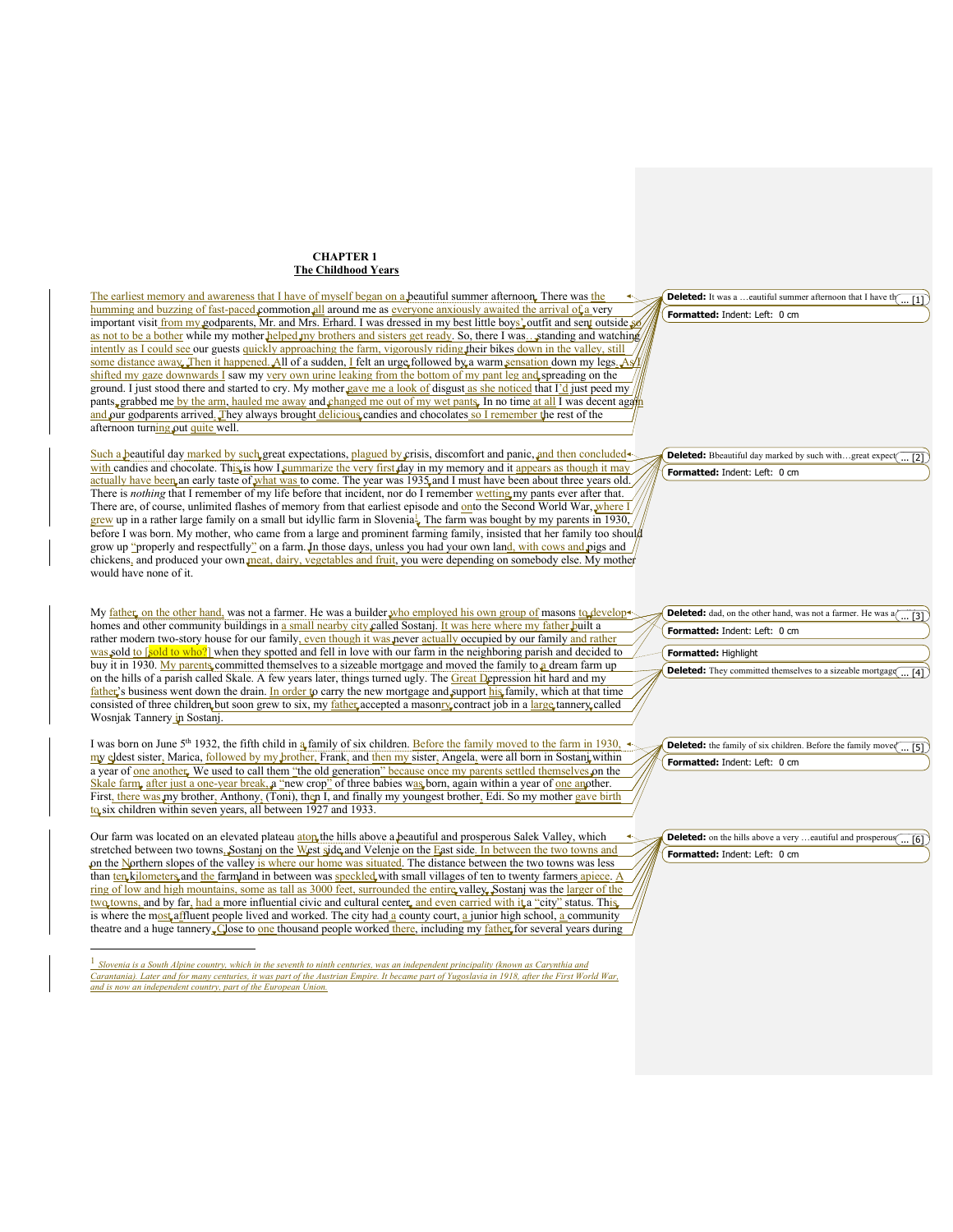the Great Depression. On the other side of the valley was Velenje and before the war it was a much smaller and less influential community. Having said that, it did have a prosperous coalmine and it was home to Slovenia's first-ever thermo-electric power plant. The power plant was built in the early years of the twentieth century and depended on the local coalmine for fuel supply. The coalmine was the major employer of the area, not only for Velenje but also for all the neighboring farming communities.

## **Deleted:** d

| Deleted: Velenje, o         |  |
|-----------------------------|--|
| Deleted: , was              |  |
| <b>Deleted:</b> but it had  |  |
| <b>Deleted:</b> coal mine   |  |
| <b>Deleted:</b> the         |  |
| <b>Deleted:</b> in Slovenia |  |
| Deleted: $20th$             |  |
| Deleted:                    |  |
| Deleted: of fuel            |  |
| Deleted:                    |  |
| Deleted: for                |  |

**Deleted:** (1) Slovenia is a south alpine country, which in 7-9<sup>th</sup> *century was an independanty principality (known as Carynthia and Carantania) but was later, for centuries, part of Austrian empire. It became part of Yugoslavia in 1918, after the first world war, and is now an independent country, part of EU. ¶*

**Deleted:** The northern slopes of the Salek Valley, which stretched high and wide above the valley, were all part of the parish "Skale", including our farm, which was located about 1/2 hour walking distance west of the parishes center . Every parishioner in Skale was very proud of the beautiful and historically famous church named St Jury, which was one of the earliest catholic churches built in Slovenia. It was prominently located on top of a hill, thus overlooking a large part of Salek valley. The church was also known for its high and prominent bell tower with its huge bronze bells that could be heard from all corners of the Salek valley when they were tolling. Behind the church, there was a public square with a huge linden tree right in the middle of the square, where people would gather before and after the mass, or some just stayed there during the mass. On the east side of the square there were two school buildings, where we went to elementary school. On the north side of the square was a pub and restaurant, a grocery store and a community hall. Right beside the church, on the south side, was a very imposing parish building with parish offices and living quarters for the priests. In those days, the Catholic Church- which was, and still is, the dominant church in Slovenia- was running schools and most of the social life in the rural areas of the land. The parish with its church, communal hall and school, was the focal place for all farming families in Skale and so it was for our.

¶ To reach the school, we had to first walk through a forest, than cross several neighboring farms, cross a small river (Lipenja), walk along¶ an un-ending field and then up a steep hill through the parish orchard, full of overgrown apple, pear and cherry trees. The smell of the blossoms in the springtime is deeply engraved in my memory still today. So are the winter scenes and the scenes from the fall when the fruits were ripe and ready for free picking. This was the scenic shortcut that took us some 30 minutes to reach the school and, of course, twice as long to get back home after the school, because there were always distractions, fights or great battles with the neighboring kids.¶

¶ Life in late thirties, in Slovenia was tranquil and happy. Everything seemed to be so orderly, peaceful and meaningful- at least from children's perspective. Although we had to start helping on the farm when we were quite young, our childhood was cheerful and happy. We were always singing, laughing and poking jokes with each other. When we were singing, people would say that we sound like angels. That made us feel proud and we would try harder. We learned all kind of songs and my sister Angela, who really was quite gifted, came up with unique performance ideas that made people laugh. Our dad of  $\left(\frac{1}{\ldots 7}\right)$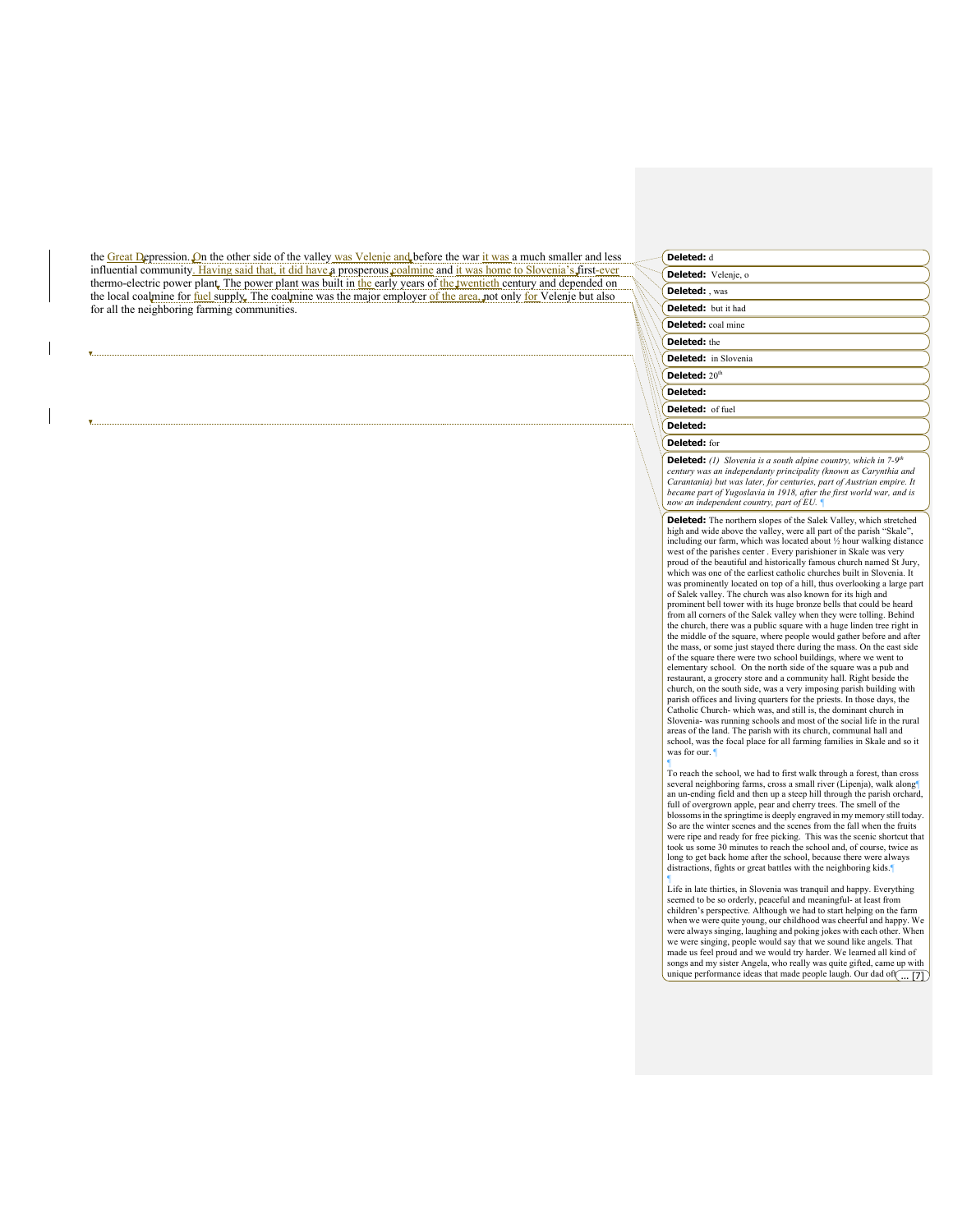| Page 1: [1] Deleted | <b>Author</b> |  |
|---------------------|---------------|--|
|                     |               |  |
| Page 1: [1] Deleted | <b>Author</b> |  |
|                     |               |  |
| Page 1: [1] Deleted | <b>Author</b> |  |
|                     |               |  |
| Page 1: [1] Deleted | <b>Author</b> |  |
|                     |               |  |
| Page 1: [1] Deleted | <b>Author</b> |  |
|                     |               |  |
| Page 1: [1] Deleted | <b>Author</b> |  |
|                     |               |  |
| Page 1: [1] Deleted | <b>Author</b> |  |
|                     |               |  |
| Page 1: [1] Deleted | <b>Author</b> |  |
|                     |               |  |
| Page 1: [1] Deleted | <b>Author</b> |  |
|                     |               |  |
| Page 1: [1] Deleted | <b>Author</b> |  |
|                     |               |  |
| Page 1: [1] Deleted | <b>Author</b> |  |
|                     |               |  |
| Page 1: [1] Deleted | <b>Author</b> |  |
|                     |               |  |
| Page 1: [1] Deleted | <b>Author</b> |  |
|                     |               |  |
| Page 1: [1] Deleted | <b>Author</b> |  |
|                     |               |  |
| Page 1: [1] Deleted | <b>Author</b> |  |
|                     |               |  |
| Page 1: [1] Deleted | <b>Author</b> |  |
|                     |               |  |
| Page 1: [1] Deleted | <b>Author</b> |  |
|                     |               |  |
| Page 1: [1] Deleted | <b>Author</b> |  |
|                     |               |  |
| Page 1: [1] Deleted | <b>Author</b> |  |
|                     |               |  |
| Page 1: [1] Deleted | <b>Author</b> |  |
|                     |               |  |
| Page 1: [1] Deleted | <b>Author</b> |  |
|                     |               |  |
|                     |               |  |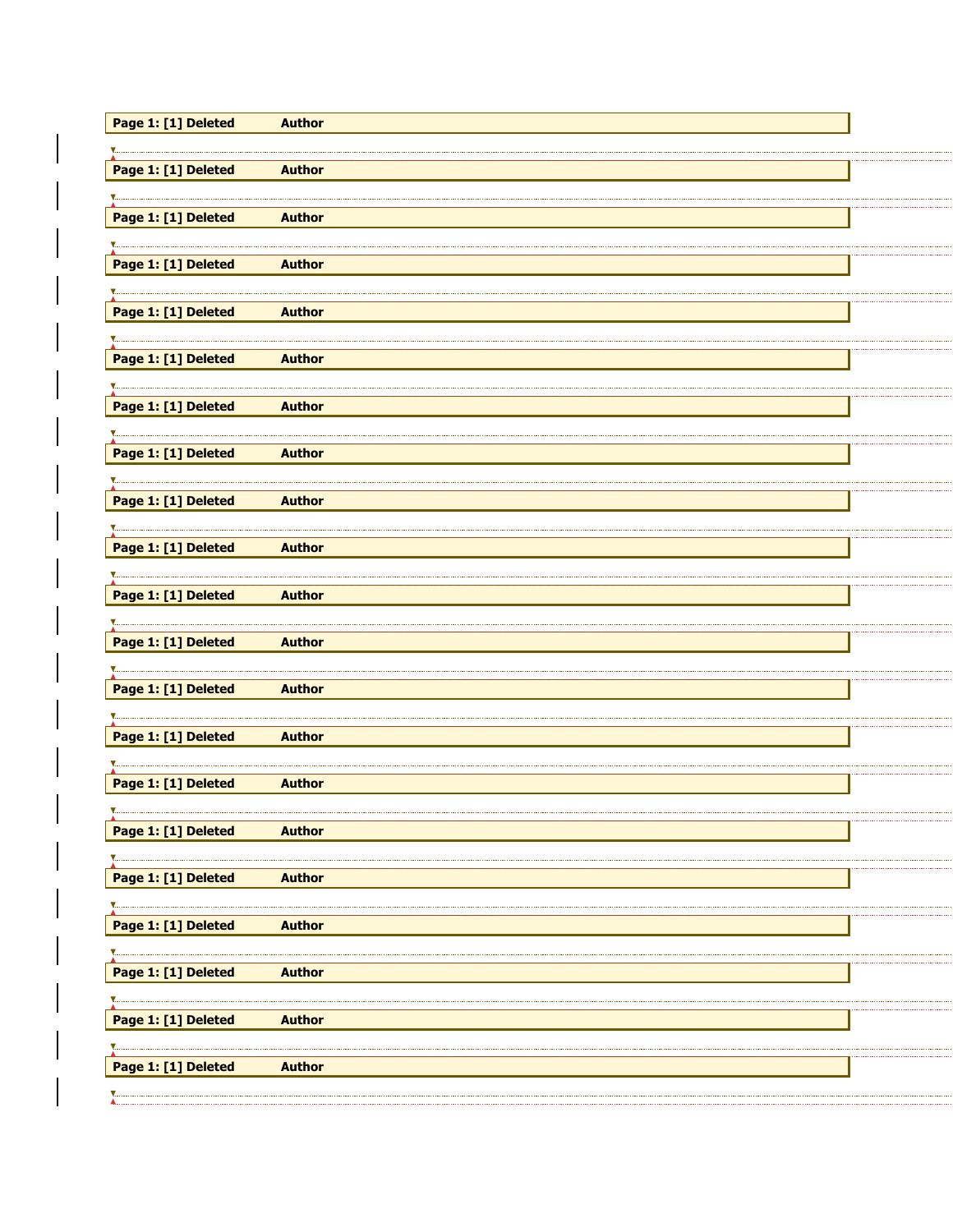| Page 1: [1] Deleted | <b>Author</b> |  |
|---------------------|---------------|--|
|                     |               |  |
| Page 1: [1] Deleted | <b>Author</b> |  |
|                     |               |  |
| Page 1: [1] Deleted | <b>Author</b> |  |
|                     |               |  |
| Page 1: [1] Deleted | <b>Author</b> |  |
|                     |               |  |
| Page 1: [1] Deleted | <b>Author</b> |  |
|                     |               |  |
| Page 1: [1] Deleted | <b>Author</b> |  |
|                     |               |  |
| Page 1: [1] Deleted | <b>Author</b> |  |
|                     |               |  |
| Page 1: [1] Deleted | <b>Author</b> |  |
|                     |               |  |
| Page 1: [1] Deleted | <b>Author</b> |  |
|                     |               |  |
| Page 1: [2] Deleted | <b>Author</b> |  |
|                     |               |  |
| Page 1: [2] Deleted | <b>Author</b> |  |
|                     |               |  |
| Page 1: [2] Deleted | <b>Author</b> |  |
|                     |               |  |
| Page 1: [2] Deleted | <b>Author</b> |  |
|                     |               |  |
| Page 1: [2] Deleted | <b>Author</b> |  |
|                     |               |  |
| Page 1: [2] Deleted | <b>Author</b> |  |
|                     |               |  |
| Page 1: [2] Deleted | <b>Author</b> |  |
|                     |               |  |
| Page 1: [2] Deleted | <b>Author</b> |  |
|                     |               |  |
| Page 1: [2] Deleted | <b>Author</b> |  |
|                     |               |  |
| Page 1: [2] Deleted | <b>Author</b> |  |
|                     |               |  |
| Page 1: [2] Deleted | <b>Author</b> |  |
|                     |               |  |
| Page 1: [2] Deleted | <b>Author</b> |  |
|                     |               |  |
|                     |               |  |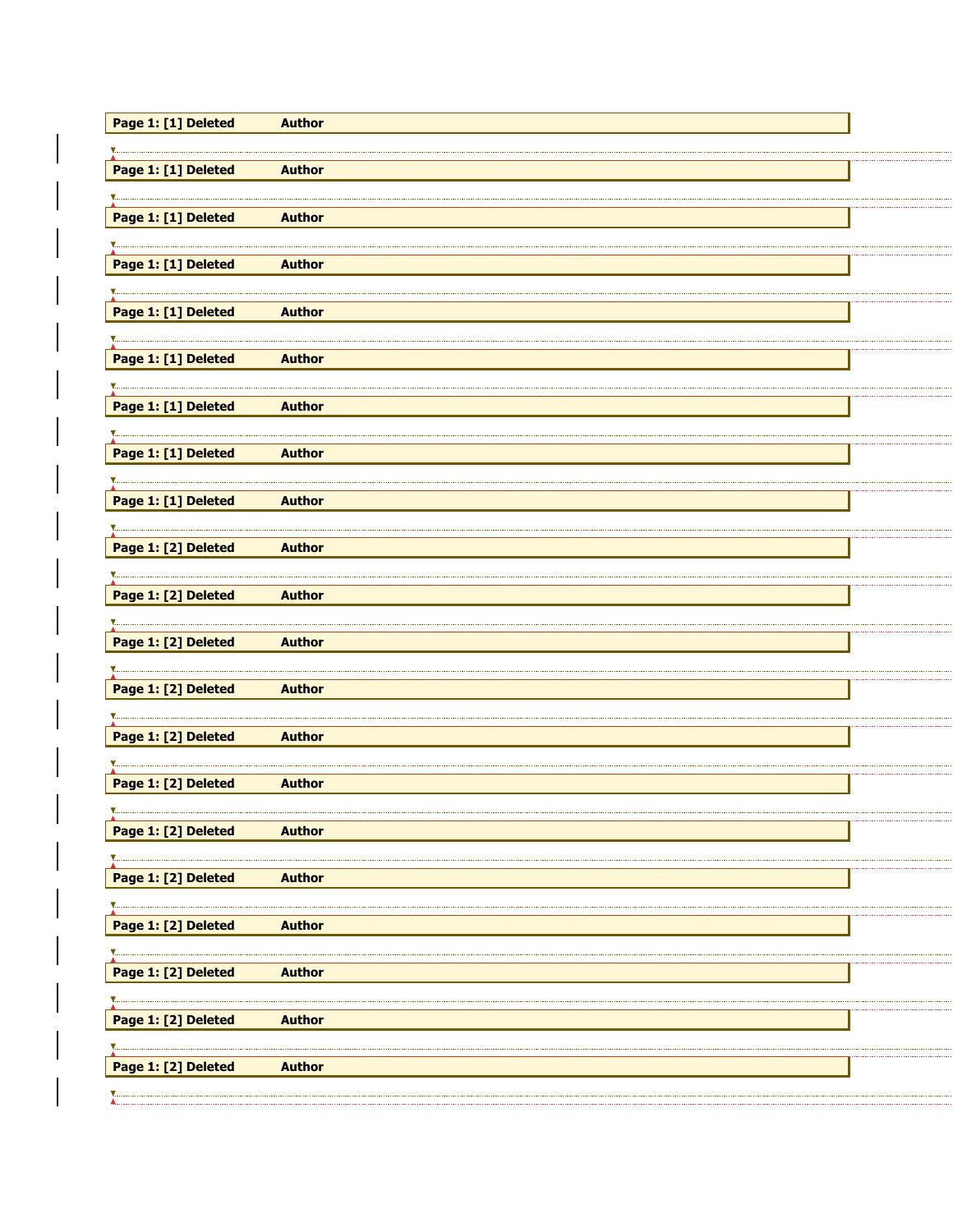| Page 1: [2] Deleted | <b>Author</b> |  |
|---------------------|---------------|--|
|                     |               |  |
| Page 1: [2] Deleted | <b>Author</b> |  |
|                     |               |  |
| Page 1: [2] Deleted | <b>Author</b> |  |
|                     |               |  |
| Page 1: [2] Deleted | <b>Author</b> |  |
|                     |               |  |
| Page 1: [3] Deleted | <b>Author</b> |  |
|                     |               |  |
| Page 1: [3] Deleted | <b>Author</b> |  |
|                     |               |  |
| Page 1: [3] Deleted | <b>Author</b> |  |
|                     |               |  |
| Page 1: [3] Deleted | <b>Author</b> |  |
|                     |               |  |
| Page 1: [3] Deleted | <b>Author</b> |  |
|                     |               |  |
| Page 1: [3] Deleted | <b>Author</b> |  |
|                     |               |  |
| Page 1: [3] Deleted | <b>Author</b> |  |
|                     |               |  |
| Page 1: [3] Deleted | <b>Author</b> |  |
|                     |               |  |
| Page 1: [4] Deleted | <b>Author</b> |  |
|                     |               |  |
| Page 1: [4] Deleted | <b>Author</b> |  |
|                     |               |  |
| Page 1: [4] Deleted | <b>Author</b> |  |
|                     |               |  |
| Page 1: [4] Deleted | <b>Author</b> |  |
|                     |               |  |
| Page 1: [4] Deleted | <b>Author</b> |  |
|                     |               |  |
| Page 1: [4] Deleted | <b>Author</b> |  |
|                     |               |  |
| Page 1: [4] Deleted | <b>Author</b> |  |
|                     |               |  |
| Page 1: [4] Deleted | <b>Author</b> |  |
|                     |               |  |
| Page 1: [4] Deleted | <b>Author</b> |  |
|                     |               |  |
|                     |               |  |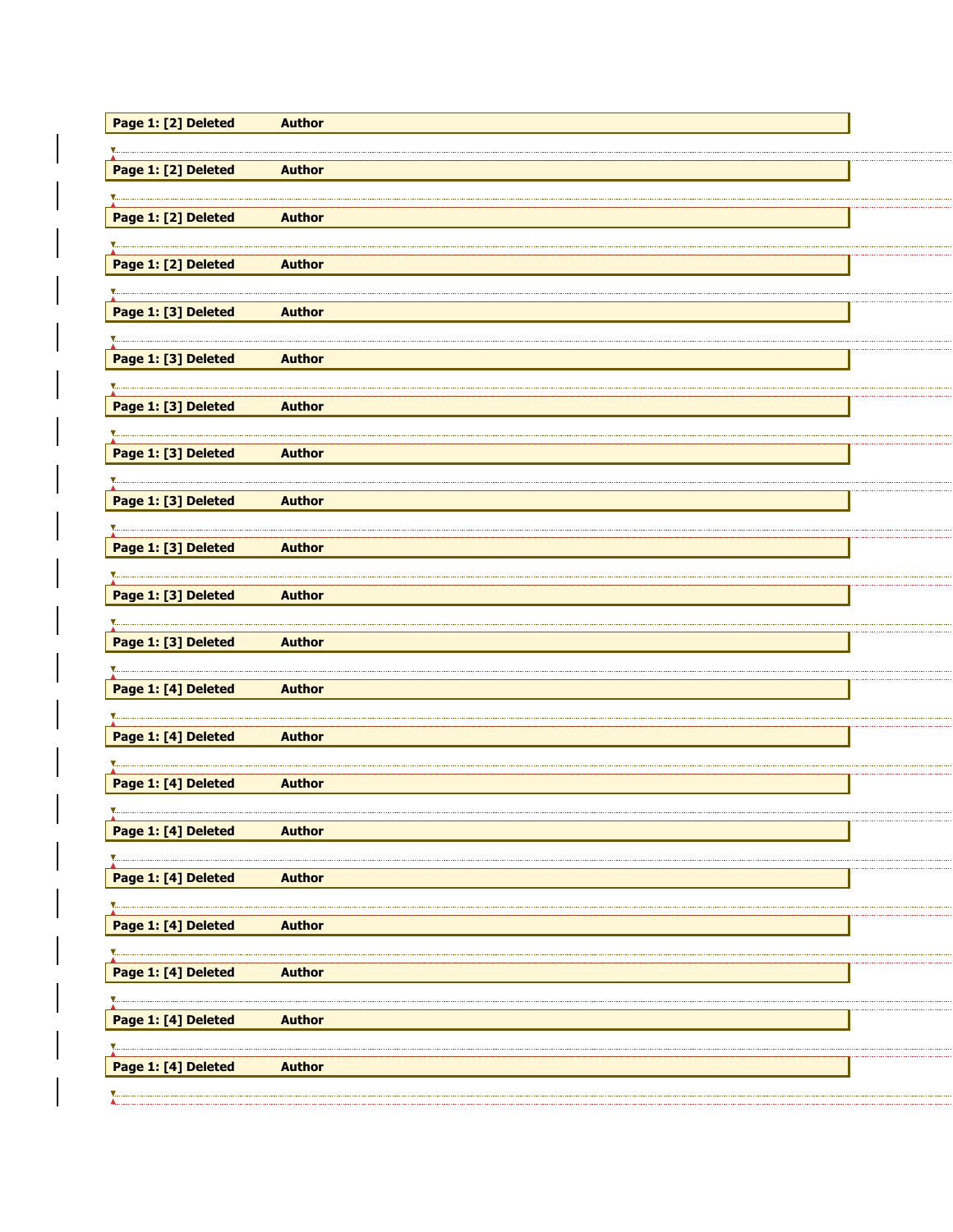| Page 1: [4] Deleted | <b>Author</b> |  |
|---------------------|---------------|--|
|                     |               |  |
| Page 1: [4] Deleted | <b>Author</b> |  |
|                     |               |  |
| Page 1: [4] Deleted | <b>Author</b> |  |
|                     |               |  |
| Page 1: [4] Deleted | <b>Author</b> |  |
|                     |               |  |
| Page 1: [5] Deleted | <b>Author</b> |  |
|                     |               |  |
| Page 1: [5] Deleted | <b>Author</b> |  |
|                     |               |  |
| Page 1: [5] Deleted | <b>Author</b> |  |
|                     |               |  |
| Page 1: [5] Deleted | <b>Author</b> |  |
|                     |               |  |
| Page 1: [5] Deleted | <b>Author</b> |  |
|                     |               |  |
| Page 1: [5] Deleted | <b>Author</b> |  |
|                     |               |  |
| Page 1: [5] Deleted | <b>Author</b> |  |
|                     |               |  |
| Page 1: [5] Deleted | <b>Author</b> |  |
|                     |               |  |
| Page 1: [5] Deleted | <b>Author</b> |  |
|                     |               |  |
| Page 1: [5] Deleted | <b>Author</b> |  |
|                     |               |  |
| Page 1: [5] Deleted | <b>Author</b> |  |
|                     |               |  |
| Page 1: [5] Deleted | <b>Author</b> |  |
|                     |               |  |
| Page 1: [5] Deleted | <b>Author</b> |  |
|                     |               |  |
| Page 1: [5] Deleted | <b>Author</b> |  |
|                     |               |  |
| Page 1: [6] Deleted | <b>Author</b> |  |
|                     |               |  |
| Page 1: [6] Deleted | <b>Author</b> |  |
|                     |               |  |
| Page 1: [6] Deleted | <b>Author</b> |  |
|                     |               |  |
|                     |               |  |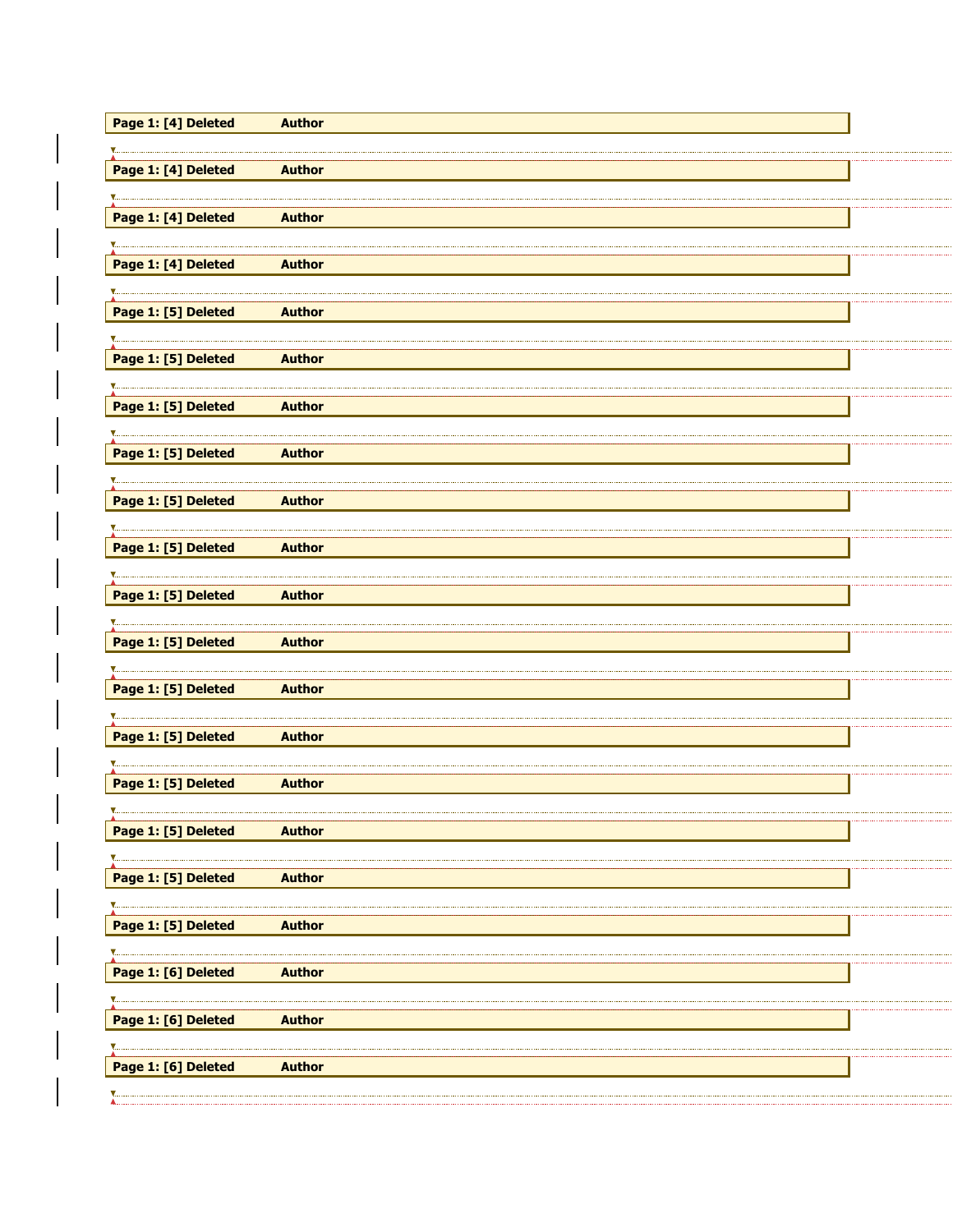| Page 1: [6] Deleted | <b>Author</b> |  |
|---------------------|---------------|--|
|                     |               |  |
| Page 1: [6] Deleted | <b>Author</b> |  |
|                     |               |  |
| Page 1: [6] Deleted | <b>Author</b> |  |
|                     |               |  |
| Page 1: [6] Deleted | <b>Author</b> |  |
|                     |               |  |
| Page 1: [6] Deleted | <b>Author</b> |  |
|                     |               |  |
| Page 1: [6] Deleted | <b>Author</b> |  |
|                     |               |  |
| Page 1: [6] Deleted | <b>Author</b> |  |
|                     |               |  |
| Page 1: [6] Deleted | <b>Author</b> |  |
|                     |               |  |
| Page 1: [6] Deleted | <b>Author</b> |  |
|                     |               |  |
| Page 1: [6] Deleted | <b>Author</b> |  |
|                     |               |  |
| Page 1: [6] Deleted | <b>Author</b> |  |
|                     |               |  |
| Page 1: [6] Deleted | <b>Author</b> |  |
|                     |               |  |
| Page 1: [6] Deleted | <b>Author</b> |  |
|                     |               |  |
| Page 1: [6] Deleted | <b>Author</b> |  |
|                     |               |  |
| Page 1: [6] Deleted | <b>Author</b> |  |
|                     | <b>Author</b> |  |
| Page 1: [6] Deleted |               |  |
| Page 1: [6] Deleted | <b>Author</b> |  |
|                     |               |  |
| Page 1: [6] Deleted | <b>Author</b> |  |
|                     |               |  |
| Page 1: [6] Deleted | <b>Author</b> |  |
|                     |               |  |
| Page 1: [6] Deleted | <b>Author</b> |  |
|                     |               |  |
| Page 1: [6] Deleted | <b>Author</b> |  |
|                     |               |  |
|                     |               |  |